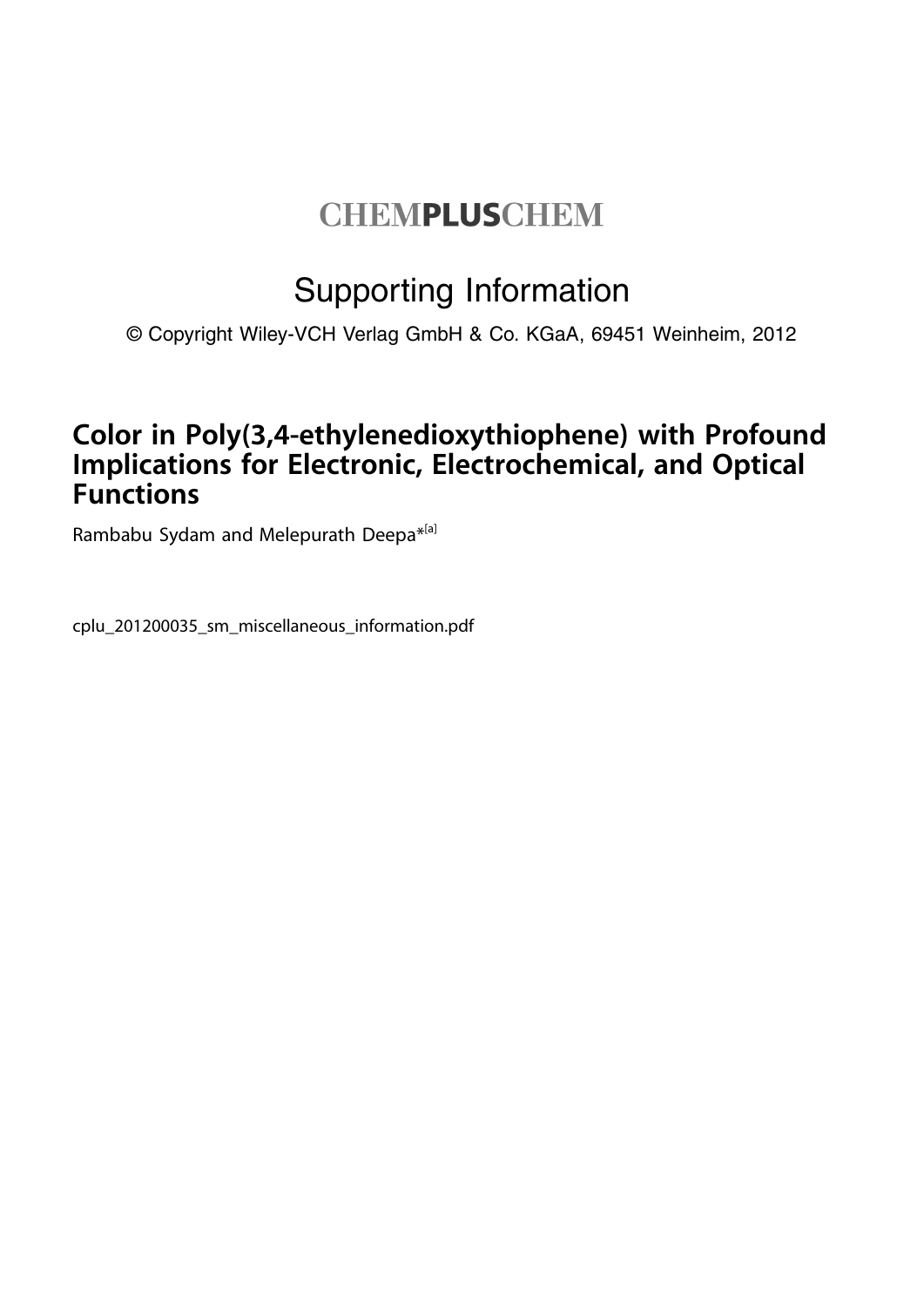

**Figure S1** X-ray diffractograms of (a) neat fullerene and N-methyl fulleropyrrolidine (N-FP), (b), (c) and (d) are enlarged views of the XRD patterns of N-FP showing the emergence of new d lines in addition to the contributions from neat  $\tilde{C}_{60}$ ; with hkl enclosed in parentheses.

X-ray diffractograms of a neat fullerene and N-methyl fulleropyrrolidine are shown in Figure S1a. Neat fullerene shows three high intensity distinctive peaks at  $d = 8.20, 5.01$  and  $4.28$  Å corresponding to (111), (220) and (311) reflections of face centered cubic (fcc) lattice of  $C_{60}$  molecules which concurs well with the PDF file number: 82-0505. In addition, five low intensity lines are also observed for neat fullerene, which are not observed for the derivative. Albeit an overall decrease in the intensity of the peaks, the derivative: N-methyl fulleropyrrolidine, also showed the main diffraction lines at  $d = 8.22$ . 5.01 and 4.28 Å, indicating that the fcc crystal structure of neat fullerene is preserved upon derivatization. However, the enlarged views of these peaks, shown in Figure S1b, c and d, reveal that these three main peaks have split with additional components at *d* = 8.39, 5.12 and 4.37 Å, suggestive of some alterations at the lattice level. The modified XRD pattern is an indirect indicator of successful derivatization.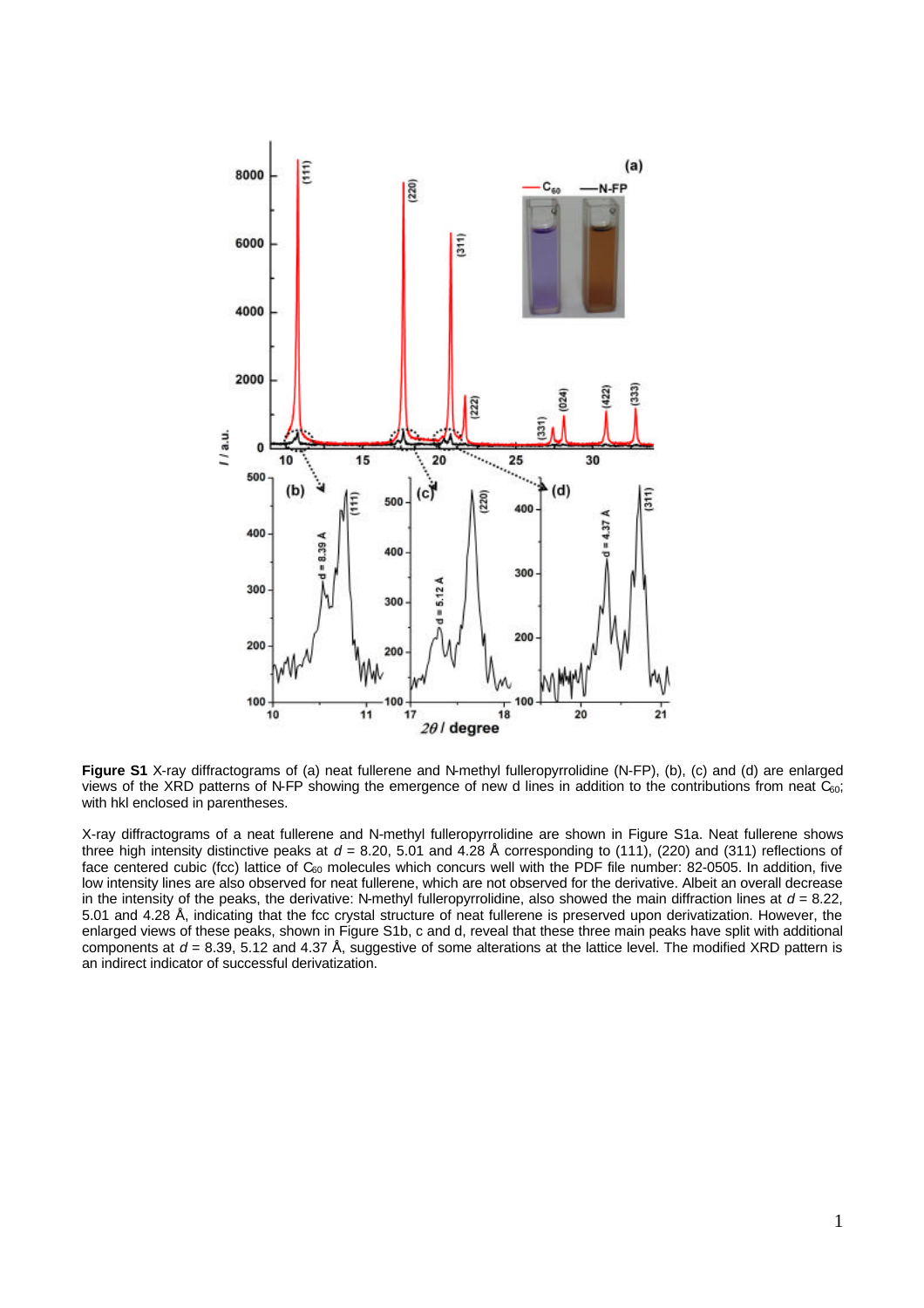

**Figure S2** Absorption spectra of neat fullerene and N-fulleropyrrolidine in toluene.



**Figure S3** Color-bleach kinetics of (a) PEDOT/PDDA and (b)PEDOT/PDDA/N-FP films at a *lmax(ox)* = 630 nm; all measurements performed under a square wave pulse of  $\pm 2.5$  V with a step time of 3 s in 1-butyl-1-methyl pyrrolidinium trifluoromethanesulfonate.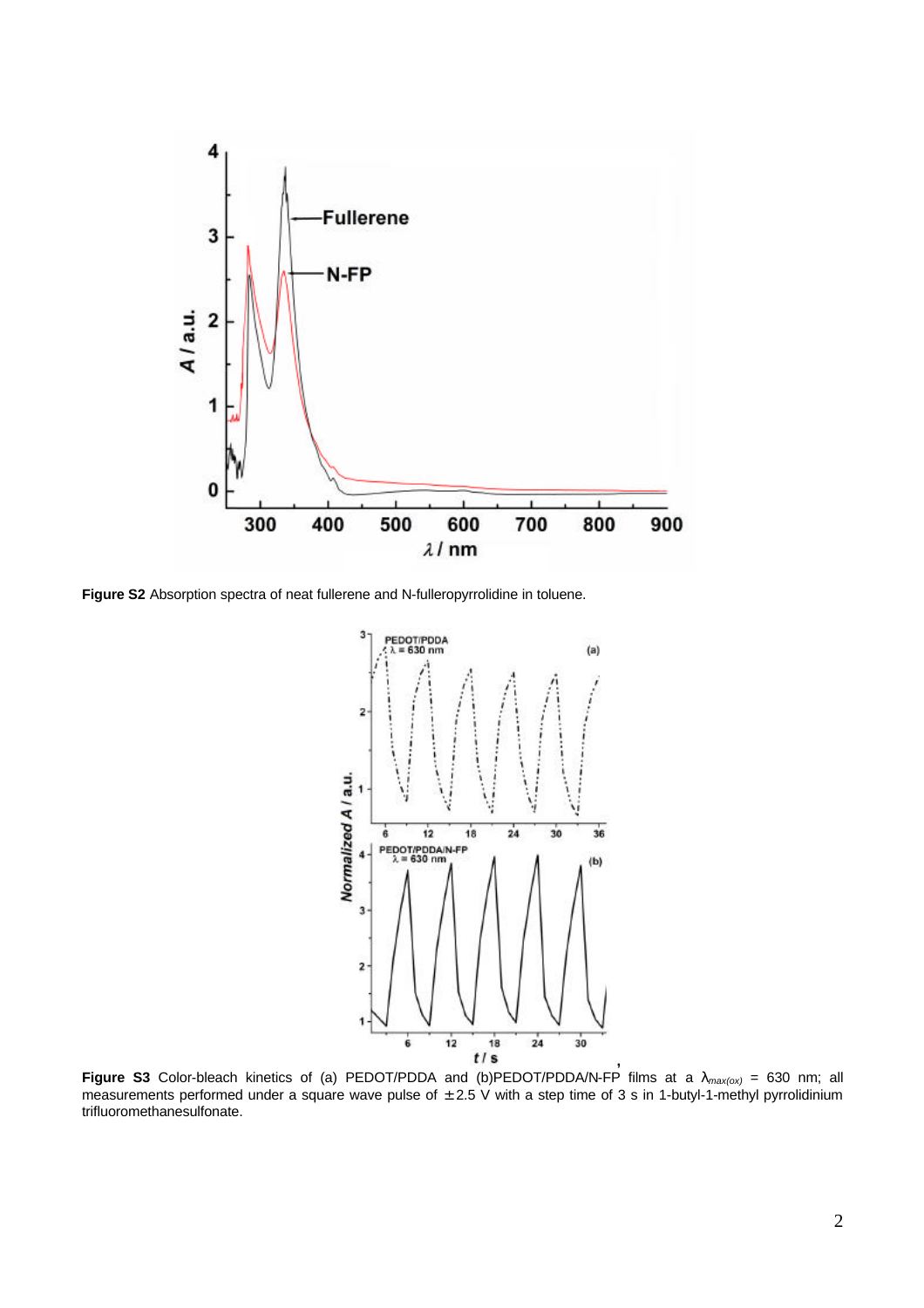

**Figure S4** *I-V* characteristics of PEDOT/PDDA  $(\triangle)$ , PEDOT/PDDA/N-FP  $(\circ)$  and conventional PEDOT  $(\square)$  films in a configuration wherein the sample is sandwiched between two conducting electrodes (SnO2:F and stainless steel).

Bulk conductivity of PEDOT/PDDA, PEDOT/PDDA/N-FP and conventional PEDOT films was determined by using spring loaded point (stainless steel) contacts on the film surface, and measuring *I-V* characteristics by linear sweep voltammetry (LSV). Conductivities were determined using the slopes of the *I-V* curves and applying Ohm's law, by applying equation  $(1)$ .

$$
s (S cm-1) = (l/V) \times d/a
$$
 (1)

In equation (1), *I/V* is the slope of the *I-V* curve and is equal to the reciprocal of resistance and *d* is the thickness of the sample and *a* is the area of contact.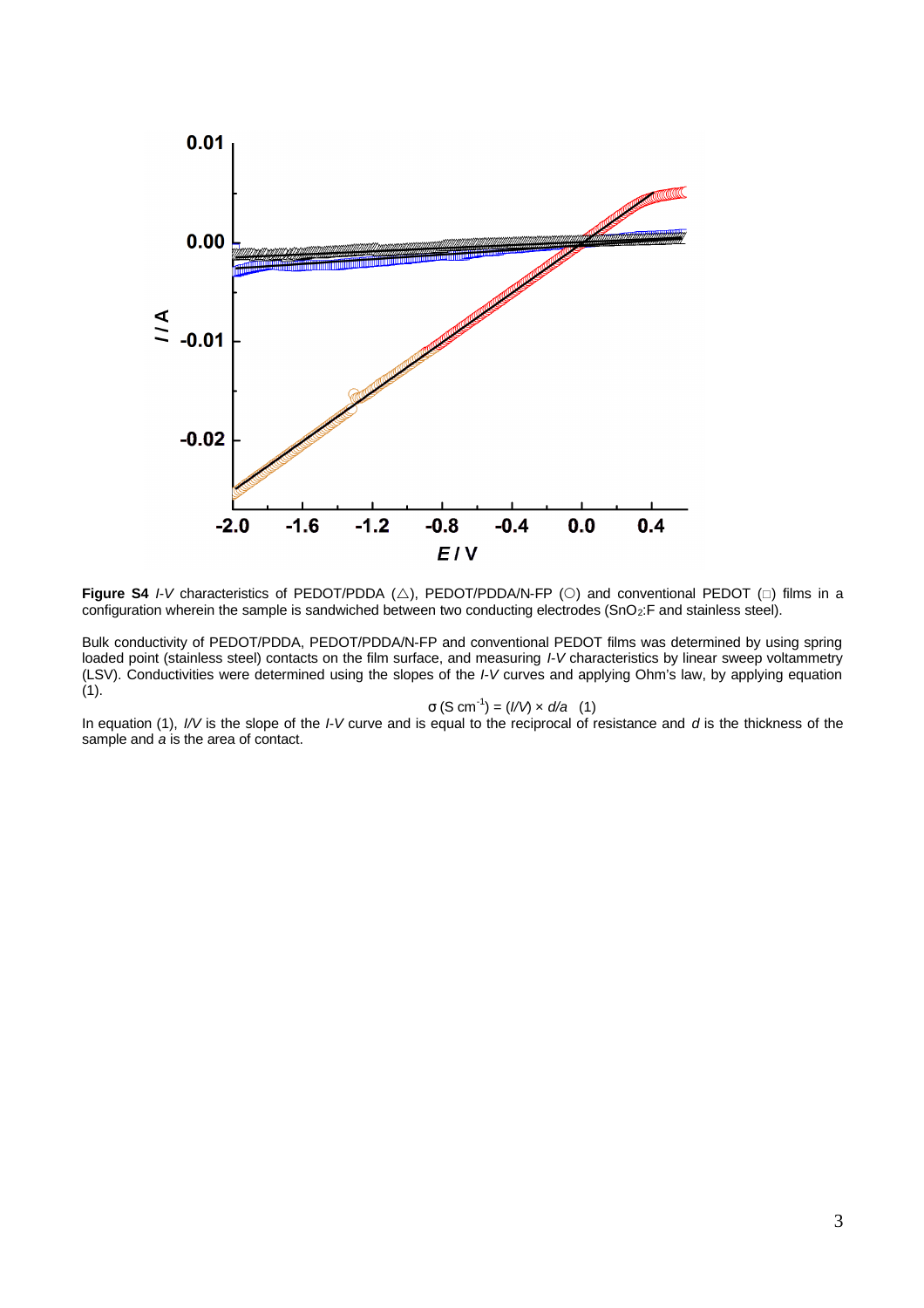

 **Figure S5** Absorption edges for determination of band gap of as fabricated (a) PEDOT/PDDA and (b) PEDOT/PDDA/N-FP films.



**Figure S6** Cyclic voltammograms of PEDOT/PDDA and PEDOT/PDDA/N-FP films recorded within a voltage window of ± 1.0 V at scan rates of (a) 2, (b) 5, (c) 10, (d) 20, (e) 50 and (f) 100 mV s<sup>-1</sup> in the ionic liquid: 1-butyl-1-methyl pyrrolidinium trifluoromethanesulfonate.